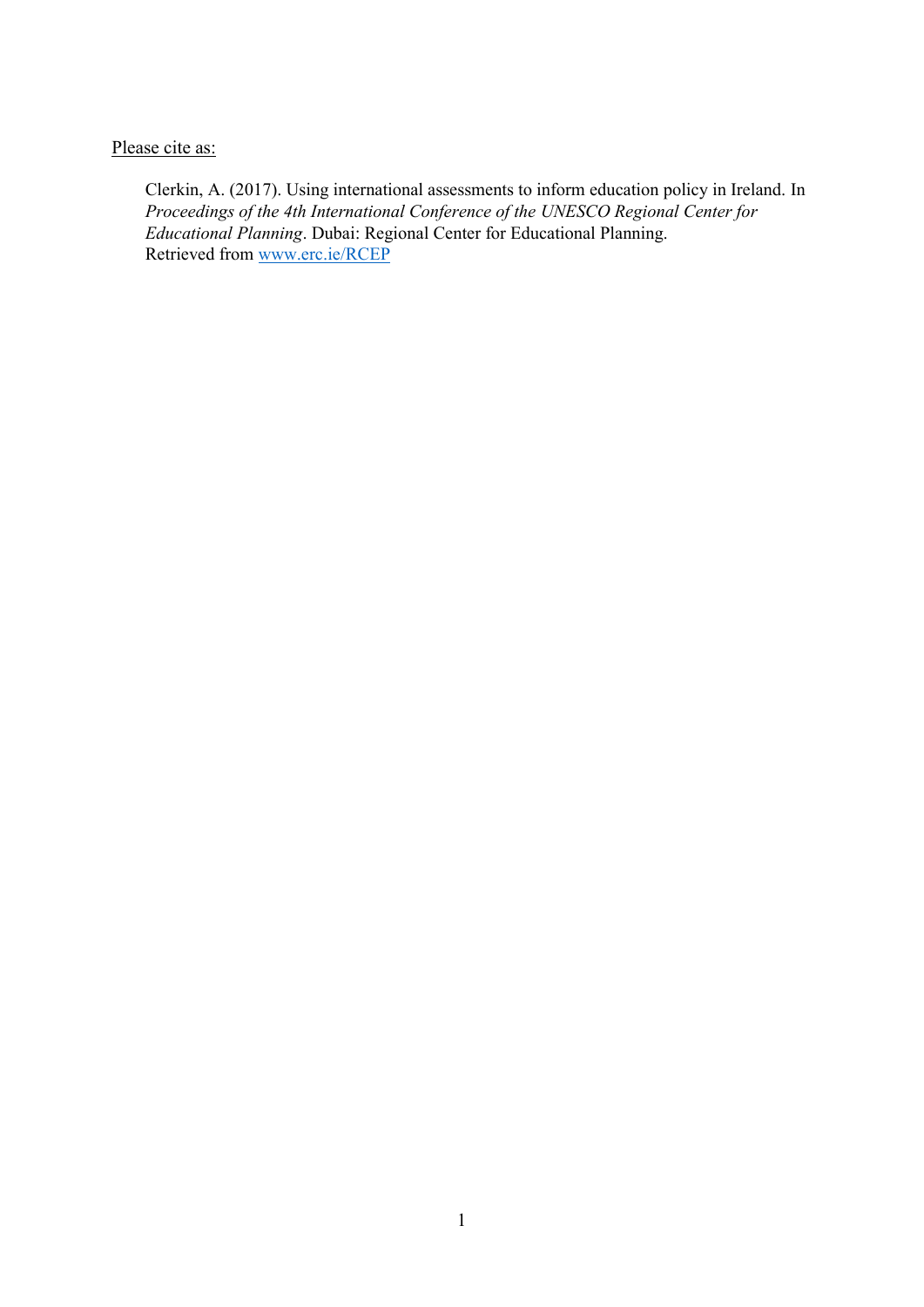## **Using international assessments to inform education policy in Ireland**

#### **Aidan Clerkin**

*Educational Research Centre, Dublin, Ireland*

*Fourth RCEP International Conference, United Arab Emirates October 3-4, 2017*

Ireland has participated in several large-scale international assessments in recent years, including TIMSS and PIRLS at primary level and TIMSS, PISA, ICCS and TALIS at post-primary. These assessments (together with complementary national research programmes) have, to varying degrees, been used to identify particular strengths and weaknesses in the Irish education system and to inform the development of educational policy. This paper presents an overview of Ireland's experience with international assessments. Recent findings show significant improvements in performance on certain indicators, particularly at primary level and among lower-achieving students. However, these studies also show that the performance of higher-achieving students in Ireland is lower than might be expected, and that some weaknesses persist; for example, in students' ability to demonstrate higher-order mathematical reasoning or problem-solving skills, and in primary students' science achievement. The response of policymakers to these findings is discussed in light of the utility of participation in international assessments, cautions in interpreting their results appropriately, and the broader issue of what international assessments should and should not be used for.

## **Introduction**

1

Ireland has taken part in several international large-scale assessments (sometimes known as ILSAs) of education in recent years.<sup>1</sup> At primary level, Irish Fourth grade students took part in the TIMSS (*Trends in International Mathematics and Science)* assessment of **mathematics** and **science** achievement in 1995, 2011, and most recently in 2015. Work has already begun on the 2019 TIMSS assessment. Fourth grade pupils' **reading** skills have also been assessed by the PIRLS (*Progress in International Reading Literacy Study*) assessment in 2011 and in 2016. Both of these studies are organised by the International Association for the Evaluation of Educational Achievement (IEA), which is a transnational consortium of independent research institutes and government research bodies.

At post-primary level, TIMSS has also been used to assess Eighth grade students' **mathematics** and **science** achievement in 1995 and in 2015, while the **civic knowledge** of

 $1$  The term 'ILSA' is sometimes used to refer only to assessments reporting student performance on an achievement test, but can also include any large, well-documented cross-national study focusing on "substantive notions, implications, and aspects [of education]" at a system level (see [http://ilsa-gateway.org/about\)](http://ilsa-gateway.org/about). The term is used in the latter sense here, encompassing studies such as TALIS as well as TIMSS, etc.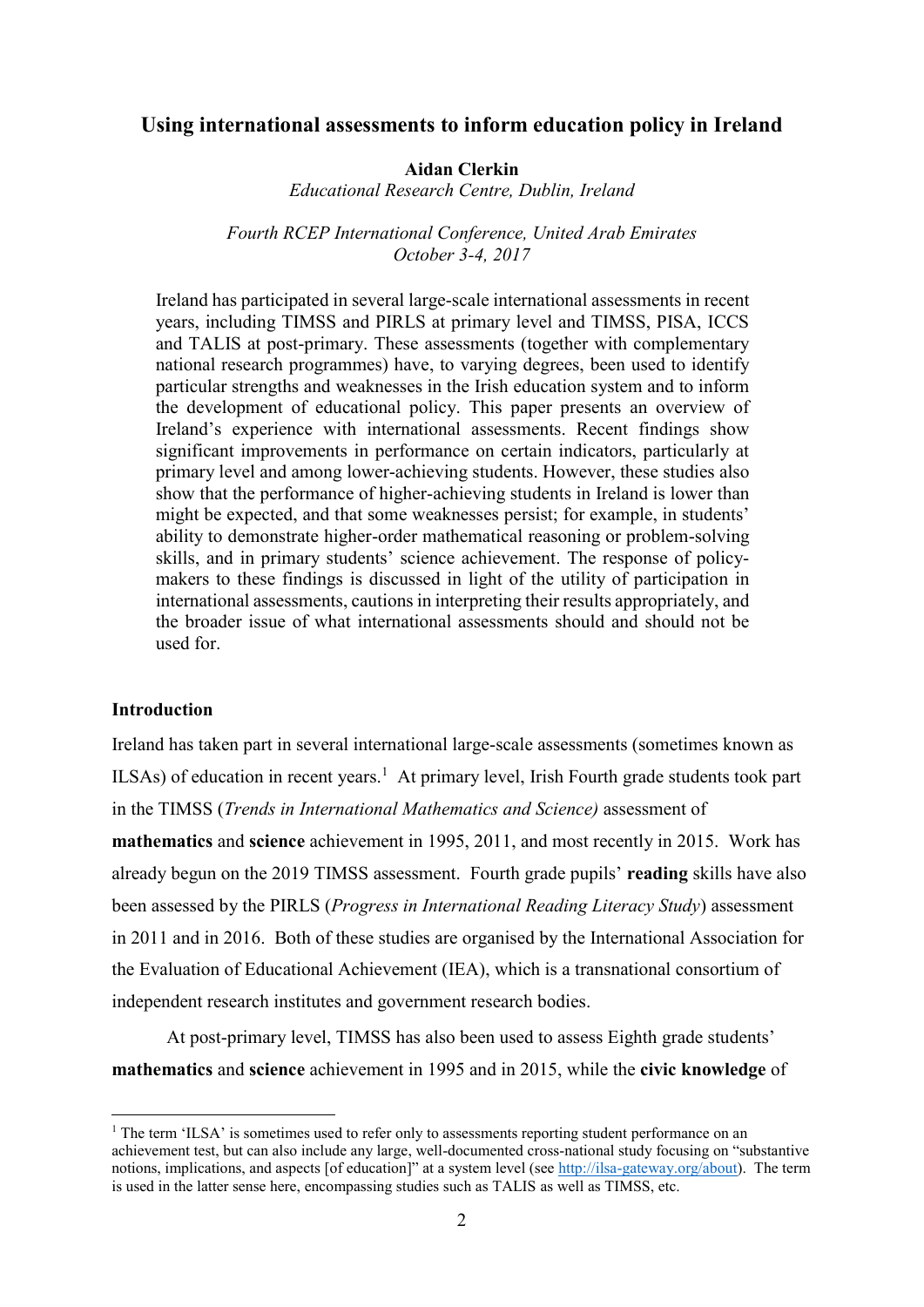Eighth grade students was examined in the IEA's ICCS study (*International Civic and Citizenship Study*) in 2009. The performance of 15-year-old students<sup>2</sup> on tests of **reading**, **science** and **mathematics** has been tested every three years since 2000 as part of the PISA (*Programme for International Student Assessment*) study. Finally, and somewhat differently to the other studies just described, the **training, attitudes and teaching practices** of lower secondary teachers (teachers of students in Grades 7-9) were examined in TALIS (*Teaching*  and Learning International Survey) in 2008.<sup>3</sup> Unlike TIMSS, PIRLS, and ICCS, which are sponsored by the IEA, the latter two studies – PISA and TALIS – are organised by the Organisation for Economic Cooperation and Development (OECD).

It should be noted that there are also other ILSAs in which Ireland has not participated. For example, the IEA has been working in recent years on setting up a study of early childhood education (a report on the early childhood education policies in eight countries was released in 2016, although no data have been gathered directly as yet). A survey of third-level teacher education institutions, known as TEDS-M (*Teacher Education and Development Study in Mathematics*) was conducted in 2008 in order to gather information on the characteristics of teacher education programmes and the beliefs of trainee teachers. Eighth grade students' digital literacy, or their ability to use computers and other digital devices effectively, is investigated through ICILS (*International Computer and Information Literacy Study*), which took place in 2013 and will be administered again in 2018. Finally, although TIMSS is normally administered to students in Fourth grade and Eighth grade, there is also an option to take part in a sister study called TIMSS Advanced, which assesses the knowledge of students who are enrolled in advanced mathematics or physics courses in the final year of post-primary education (Grade 12) or the first year of third-level education. Because Ireland has not taken part in these studies, I will not devote much more attention to them in the following discussion, which focuses on the development of Irish policy in response to ILSAs. However, educators and policy-makers should be aware that many studies exist, each with different aims and target populations. The choice to participate in any particular study (or a combination of studies) should be informed by the needs and the priorities of one's own national education system.

## **What can ILSAs tell us?**

<u>.</u>

<sup>&</sup>lt;sup>2</sup> Note the change in target group from a grade level (Eighth grade) to an age group (15-year-olds).

<sup>3</sup> Ireland also took part in a precursor study, ISUSS (*International Survey of Upper Secondary Schools*), in 2001.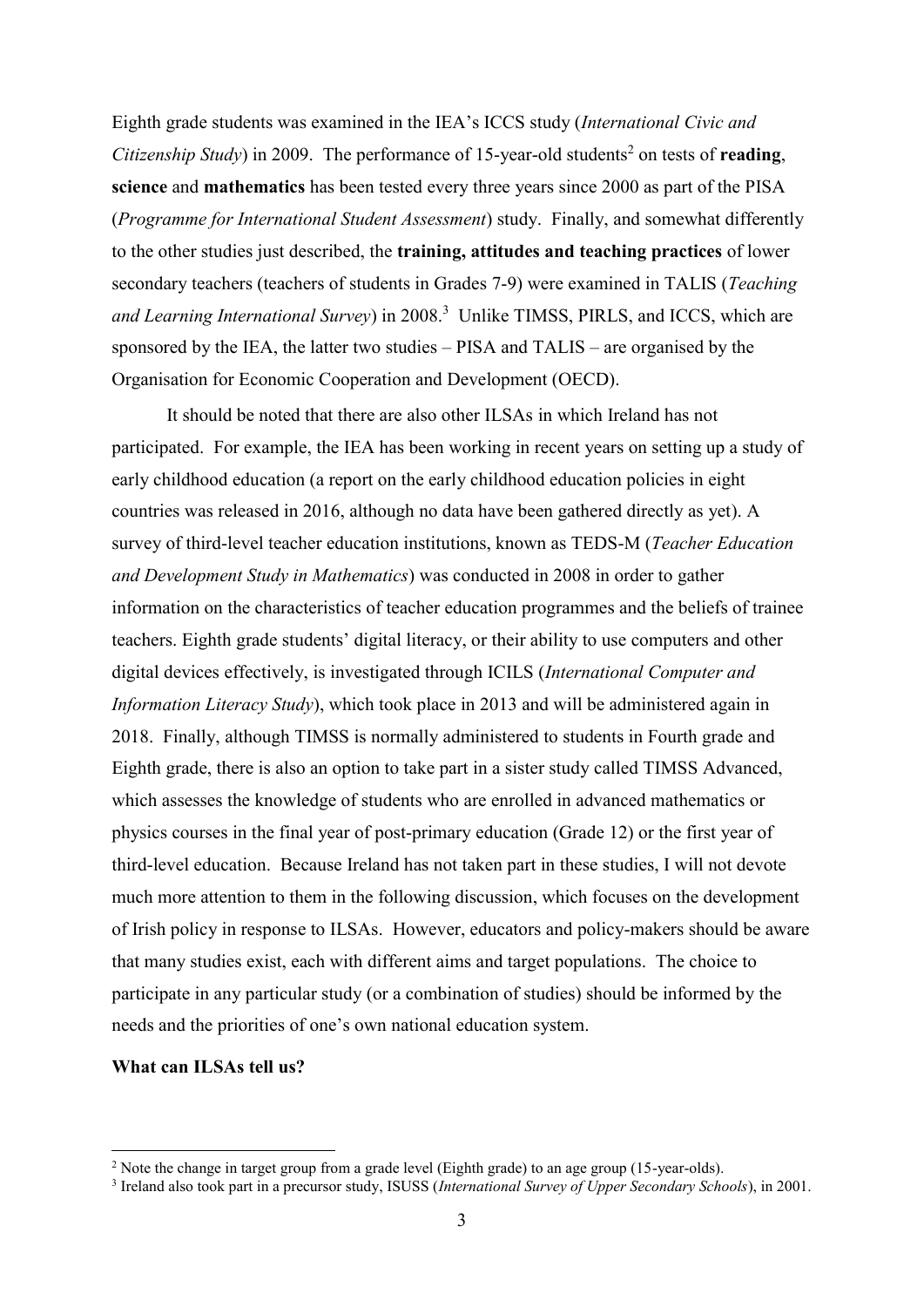Ireland's participation in recent ILSAs has drawn attention to some of the ways in which the Irish education system appears to be promoting good educational outcomes, as well as some of the areas where there is room for improvement. Some consistent patterns in performance in particular academic domains can be observed by looking across TIMSS, PIRLS, and PISA results over several cycles. In general, Irish students tend to perform at a very high level on **reading** assessments, relative to students in most other countries. For example, at primary level, only five countries achieved a significantly higher score than Ireland in PIRLS 2011 (Eivers & Clerkin, 2012). At post-primary level, Ireland has tended to be among the highestperforming countries for reading literacy in several cycles of PISA, including the most recent administration in 2015 (Shiel, Kelleher, McKeown & Denner, 2016). Performance in **mathematics** assessments is somewhat lower in comparative terms (in the number of countries performing at a higher or lower level), but still reasonably good. In TIMSS 2015, only five East Asian countries, together with the Russian Federation, achieved significantly higher scores than Irish students in mathematics at Grade 8, while the same countries (plus one more, Northern Ireland), achieved significantly higher scores at Grade 4 (Clerkin, Perkins & Cunningham, 2016); by comparison, the mathematics scores of Irish students were significantly higher than those in 27 countries at Grade 8, and 37 countries at Grade 4. In the latest round of PISA, in 2015, Irish 15-year-olds also achieved mathematics scores that were significantly above both the OECD and EU averages. Finally, Irish students tend to perform reasonably well in both the TIMSS and PISA **science** assessments at post-primary level – in comparative terms, similar to their mathematics performance. However, participation in TIMSS in 2011 and 2015 has highlighted that the scientific achievement of primary-level students in Ireland (although significantly above the international average) is relatively poor compared to their mathematics achievement and the science performance of post-primary students in Ireland (Clerkin et al., 2016; Eivers & Clerkin, 2012).

ICCS and TALIS have generated data on other aspects of the Irish education system beyond these 'core' or traditional academic domains. The civic knowledge of Irish postprimary students was found to be among the highest of all participating countries in ICCS 2009 (significantly lower than only four countries, and significantly higher than 24 countries) (Cosgrove, Gilleece & Shiel, 2011). This study also provided interesting information on students' views on political and social issues, and on how the school can contribute to their development as young citizens. The most recent iteration of ICCS took place last year, in 2016; however, Ireland did not take part. TALIS, unusually, focuses on teachers rather than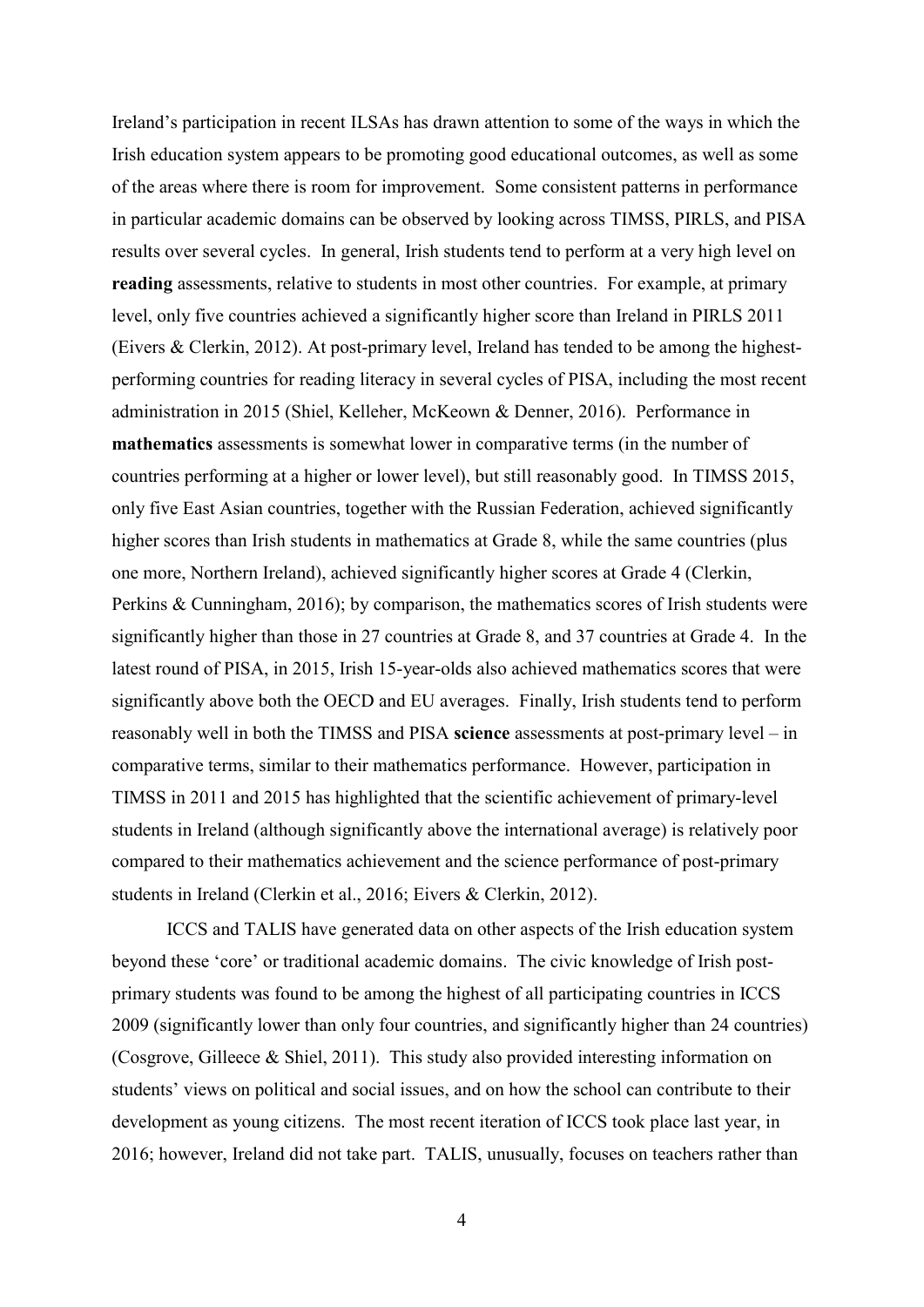students. The data arising from Ireland's participation in TALIS 2008 provided a clear and detailed picture of teachers' qualifications, professional developments, attitudes, beliefs, and teaching practices, and how they differ in Ireland compared to other countries (Gilleece, Shiel, Perkins & Proctor, 2009). As with ICCS, Ireland did not participate in the most recent cycle of TALIS, which took place in 2013. However, a detailed picture of Ireland's teachers, with international comparisons, is available via TIMSS.

Although they attract much of the popular interest, 'league table' comparisons of one country's performance versus another on a single specific indicator, as described here, are arguably among the least interesting types of information to emerge from ILSAs. Indeed, prior to the 1990s, the IEA and OECD used to warn against such comparisons (Addey, Sellar, Steiner-Khamsi, Lingard & Verger, 2017). Although a country might be described as 'highperforming', 'average', or 'low-performing' on the league table-style rankings that often appear, it is questionable how useful these rankings are, in themselves, to informing education policies.

From the perspective of forming and adapting educational policy, the more relevant information arising from ILSAs often comes from examining differing patterns of achievement in relation to students' characteristics and their experience of school and the education system – and, where possible, in observing changes in performance over time. TIMSS and PIRLS, in particular, are designed specifically for the purpose of monitoring improvements or deteriorations in student achievement over time (trends in Irish students' performance in recent years will be discussed below in the context of changes in national educational policy). Information on the patterns of achievement within a country – that is, which students achieve higher or lower scores on the test – can be exceptionally valuable to educators and policy-makers. The questionnaires that are administered alongside the tests in many ILSAs allow us to examine differences in achievement in light of a range of relevant factors including, among other things, by location (e.g., provinces, or urban vs rural areas), teachers' training and practices in the classroom, the schools' level of resourcing, students' socioeconomic background, the education or occupation of their parents, their attitudes towards school and learning, their status as native or other-language speakers, and gender.

To take one example, ILSAs have shown that, internationally, girls tend to achieve much higher scores than boys on reading assessments, at both primary and post-primary levels, but that gender differences are generally much smaller (and often negligible) for mathematics and science. The extent of these differences varies across countries, with girls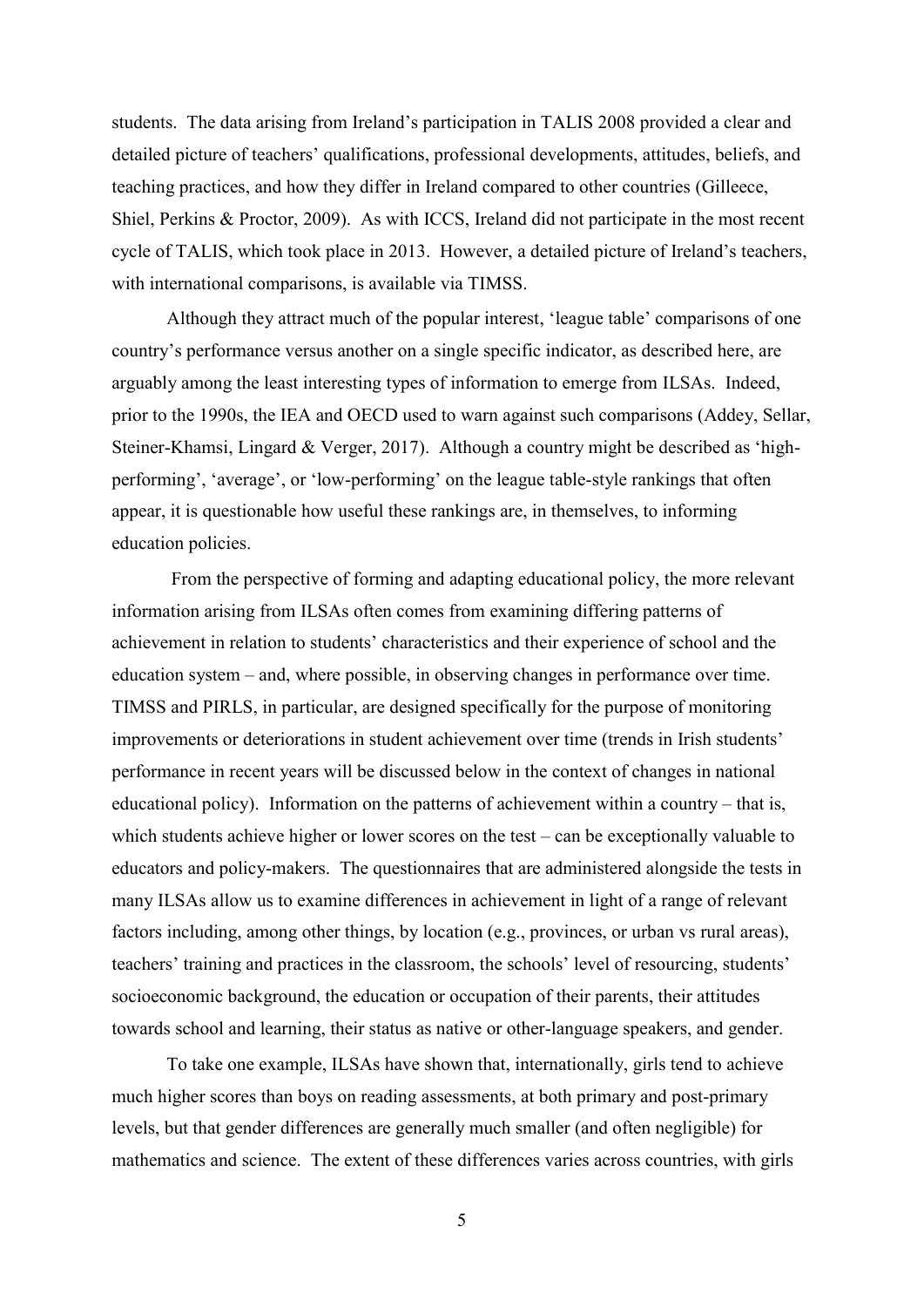doing better than boys in some countries and boys doing better than girls in others. Once a difference such as this has been found, it can then be examined further within the national context by bringing in additional information from the same students, such as gendered differences in students' attitudes towards learning or towards particular subjects, educational policies that promote different educational outcomes for girls and boys, or differences in the types of activities that girls and boys engage in at home or in school that could lead to differences in achievement (see, e.g., Eivers & Clerkin, 2013). Given the current setting, it may be noted that recent cycles of PIRLS, TIMSS, and PISA have consistently found that the gender differences reported in various Gulf Cooperation Council nations (with girls almost always outperforming boys) are among the largest in the world.

#### **Policy-making in Ireland via the findings of international assessment**

It is likely that Ireland's participation in TIMSS 1995 and an earlier study, IAEP II (the *Second International Assessment of Educational Progress)* in 1991 (Martin, Hickey & Murchan, 1992) contributed to revision of the Irish primary school curriculum in 1999. The 1999 curriculum upgraded the previous (1971) curriculum in part by substantially broadening the scope of the content and skills expected to be taught in science lessons, which may be related to having greater direct exposure to international practices and norms (Oldham, 2003). (Incidentally, the 1999 curriculum is still in place, and more recent participation in PIRLS in 2011, and TIMSS in 2011 and 2015, has highlighted that the primary-level reading, mathematics and science syllabi in Ireland are now among the oldest of those in any participating country. The mathematics and reading syllabi for primary students are currently under revision.)

Following TIMSS 1995, Ireland did not take part in TIMSS again until 2011, meaning that, from 2000, PISA became the most prominent international assessment in Ireland.<sup>4</sup> Its impact on Irish policy-making was relatively low-key initially, with the first three cycles mainly serving to "confirm the prevailing view of a high-quality Irish education system" with "little deeper reflection on PISA's overall contribution to the assessment of Irish educational performance" (Finn, 2012, p. 8).<sup>5</sup> This changed in 2010, when the results of PISA 2009 were published, showing an apparently dramatic decline in students' literacy and numeracy performance. Subsequent cycles of PISA have shown that reading and mathematics

<sup>&</sup>lt;sup>4</sup> As of August  $3<sup>rd</sup>$ , 2017, searching the Department of Education and Skills' website ([www.education.ie\)](http://www.education.ie/) for the term "PISA" yields 51 results, whereas "TIMSS" yields 25 results. "ICCS", by contrast, returns only one result – a press release accompanying the launch of the national report in 2010.

<sup>&</sup>lt;sup>5</sup> But see below regarding the introduction of a revised mathematics curriculum at post-primary level.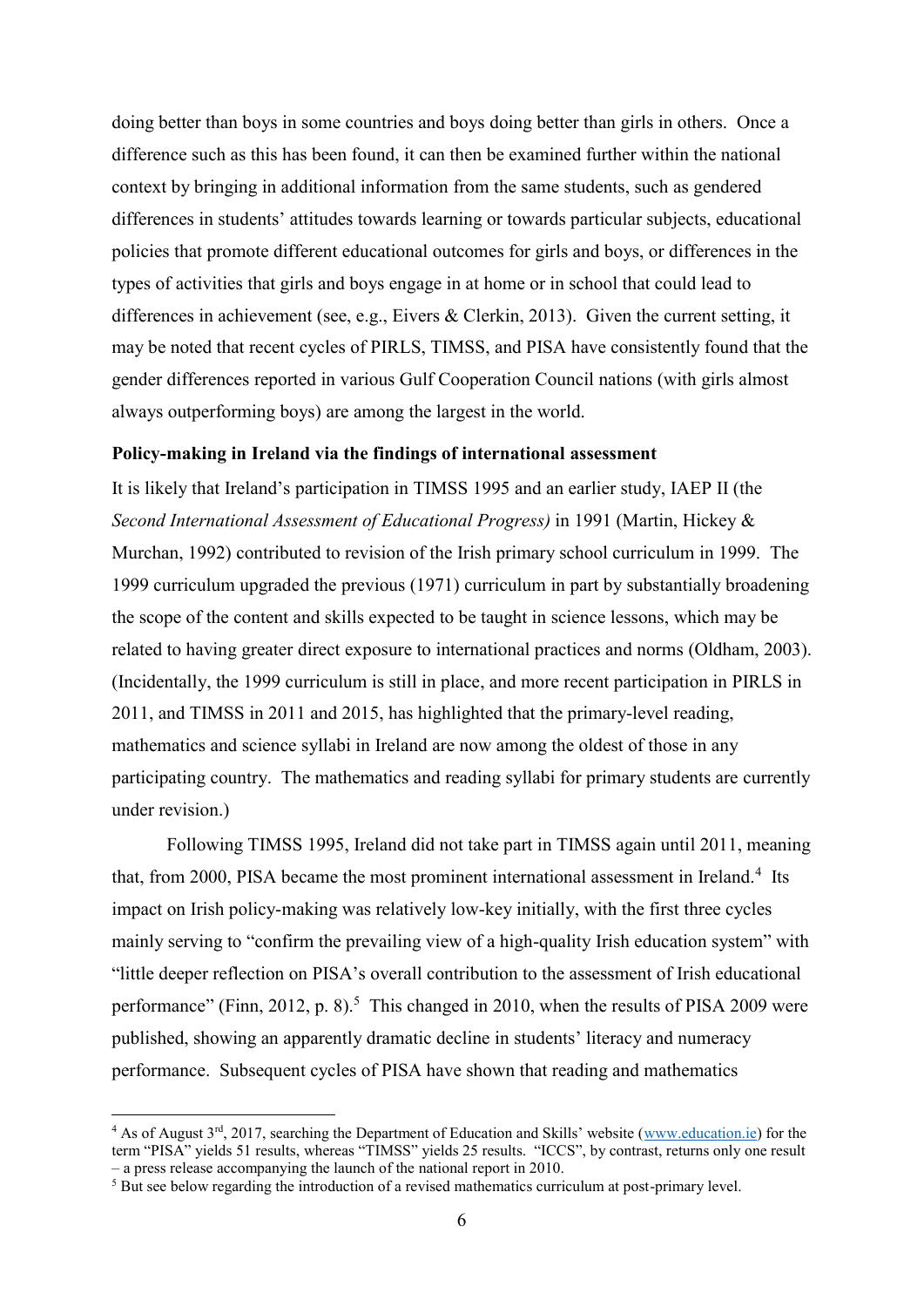achievement 'rebounded' in 2012 and 2015 to levels similar to those reported in 2000, 2003, and 2006, suggesting that the (much lower) 2009 results should be interpreted cautiously.<sup>6</sup> However, the publication of the PISA data in 2009 drew an immediate response, both publicly, in media commentary, and politically, by policy-makers. The response can be compared to similar 'PISA shocks' that have occurred in other countries where the results have been lower than expected (most famously, in Germany). The most visible manifestation of the government's response was the *National Strategy to improve literacy and numeracy among children and young people* for the period 2011-2020 (Department of Education and Skills, 2011b).

Although public consultation on a draft strategy had begun in November 2010 (Department of Education and Skills, 2010), prior to the publication of the PISA 2009 results in December 2010, the completion of the *Strategy* in its final form was given momentum by the PISA findings and the critical media attention that followed (Hislop, 2011; see also Sheehan, 2016). The *Strategy* document was, in large part, a response to the findings of previous *national* assessments of students' reading and mathematical skills at primary level, which had shown no significant changes in student achievement since the 1980s, but also explicitly cited the declines reported in PISA 2009 as a cause for concern. The *Strategy* set specific targets for student performance in subsequent cycles of PISA and national assessments, and also mandated Irish participation in future iterations of PISA, TIMSS and PIRLS in order to allow the achievement of Irish students to be benchmarked and compared against the performance of their peers in other countries.<sup>7</sup> It also included a range of other reforms that were intended to promote stronger literacy and numeracy skills in schools. These included extending the duration of initial teacher education courses; ensuring that initial teacher education included a greater focus on literacy and numeracy; increasing the literacyand numeracy-related training of early childhood care and education practitioners; introducing more rigorous target-setting and self-evaluation of literacy and numeracy outcomes in schools; supporting the development of strong school leadership; providing greater supports to students with additional learning needs and students facing educational disadvantages; and reviewing and revising syllabi related to languages (English and Irish) and

<sup>6</sup> Subsequent commentary has also urged caution in interpreting the results of PISA 2009 in Ireland because of reservations over the statistical methods used to link across cycles and to estimate linking error, as well as poor levels of engagement with the test, and changes to the content of the assessment (Cosgrove, 2011; Cosgrove & Cartwright, 2014). Cosgrove and Cartwright (2014) described Ireland's PISA 2009 results as representing a 'perfect storm' that confounded real changes in achievement with extraneous factors.

 $7$  By this time (the *Strategy* was published in July 2011), the administration of the PIRLS and TIMSS 2011 assessments had already been completed, but the results had not yet been published.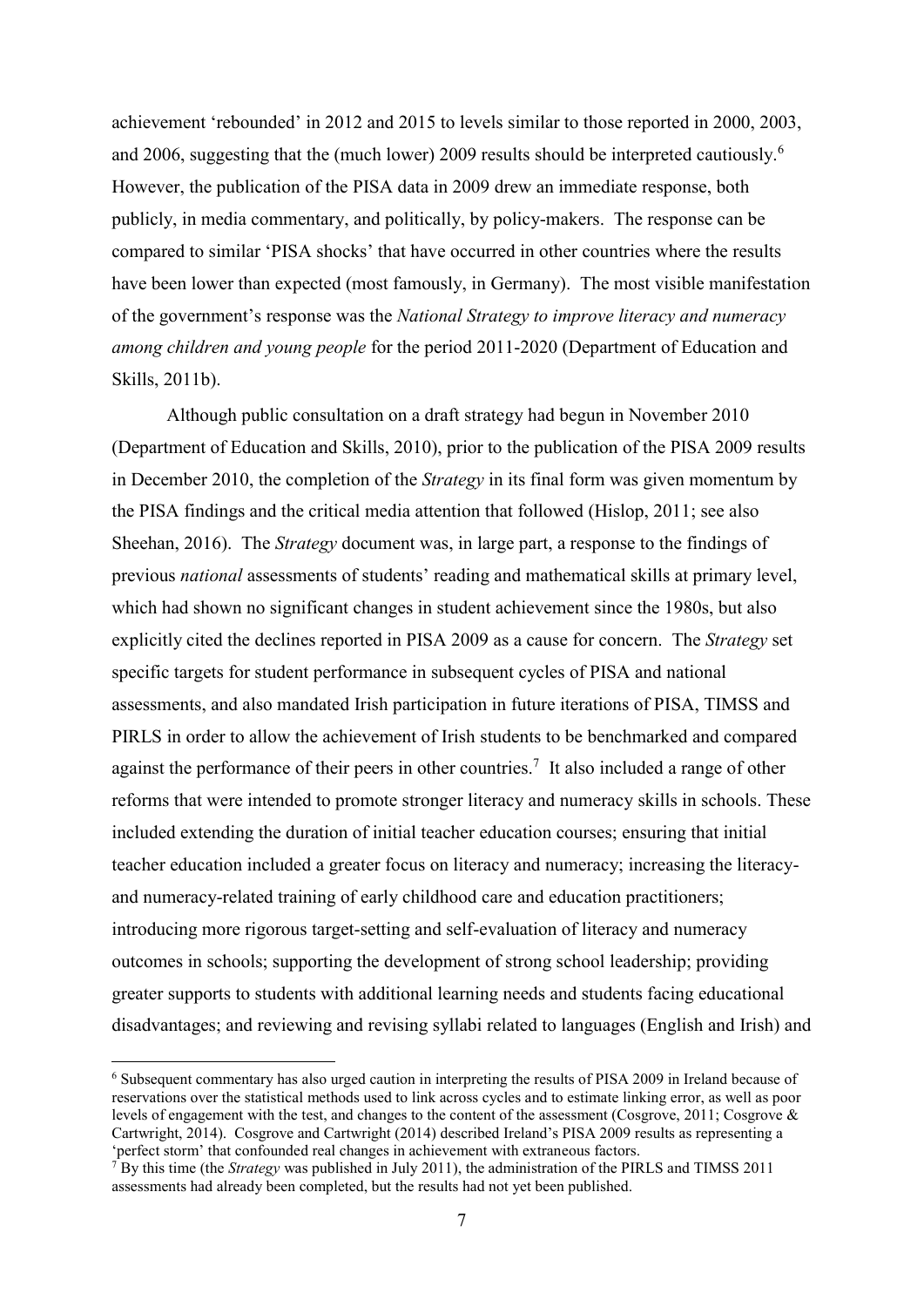mathematics. The *Strategy* also advised that the amount of instructional time devoted to teaching literacy and numeracy was to be increased.

The results of TIMSS 2015 (Clerkin et al., 2016), as well as a national assessment of reading and mathematics carried out in 2014 (Shiel, Kavanagh & Millar, 2014), provided some encouraging initial indications on the effects of the *Strategy*. At primary level, Shiel et al. reported significant improvements in reading and mathematics performance in the target grades (Grade 2 and Grade 6) compared to the previous assessment in 2009. Similarly, the results of TIMSS showed that student achievement in both mathematics and science in Grade 4 was significantly higher in 2015 than was found in 2011. The results of PIRLS 2016, which are due to be published in December 2017, will provide an interesting comparison with regard to any changes in Grade 4 students' reading achievement.

At post-primary level, the evidence is slightly less clear because the most recent trends available for Grade 8 students relate to TIMSS 1995, and therefore cannot be said to clearly reflect any recent changes in policy. 8 Nonetheless, science achievement was found to be significantly higher in 2015 than was the case in 1995. Almost all of the overall improvement was attributable to a large improvement in girls' science achievement, which may be related to an increase in uptake of science by girls at lower secondary level in recent years. In contrast, over the same period, students' mathematics achievement improved slightly but not significantly. The difficulty of interpreting trends at such a distance – with twenty years between the two cycles – is that it is possible that student' mathematics achievement improved after 1995 and has since declined, or that it declined after 1995 but has since improved, or perhaps that it has been very stable for the last 20 years. Participation in upcoming cycles will enable future policy to be informed by more current trends.

The generally positive findings of recent studies led to a re-evaluation of the targets set out in the *National Strategy, 2011-2020* (Department of Education and Skills, 2017). The re-evaluation acknowledges that progress has been made, but highlights some recurring weaknesses that need to be addressed. These include relative weaknesses in aspects of mathematics content (geometry, shape and space, and measures), in mathematical reasoning and problem-solving skills, and in scientific content related to physics and chemistry. The need to take steps to enhance girls' confidence and interest in engaging with mathematics has

<sup>8</sup> PISA also reports scores for each domain within each cycle, but, for several reasons (including changes in the definition and operationalisation of constructs, reliance on a small number of linking items, changes in the scaling procedures used to calculate and link scores, changes in the mode of administration, and variation in the stability of links between cycles), TIMSS and PIRLS provide more reliable estimates of *trends* over time.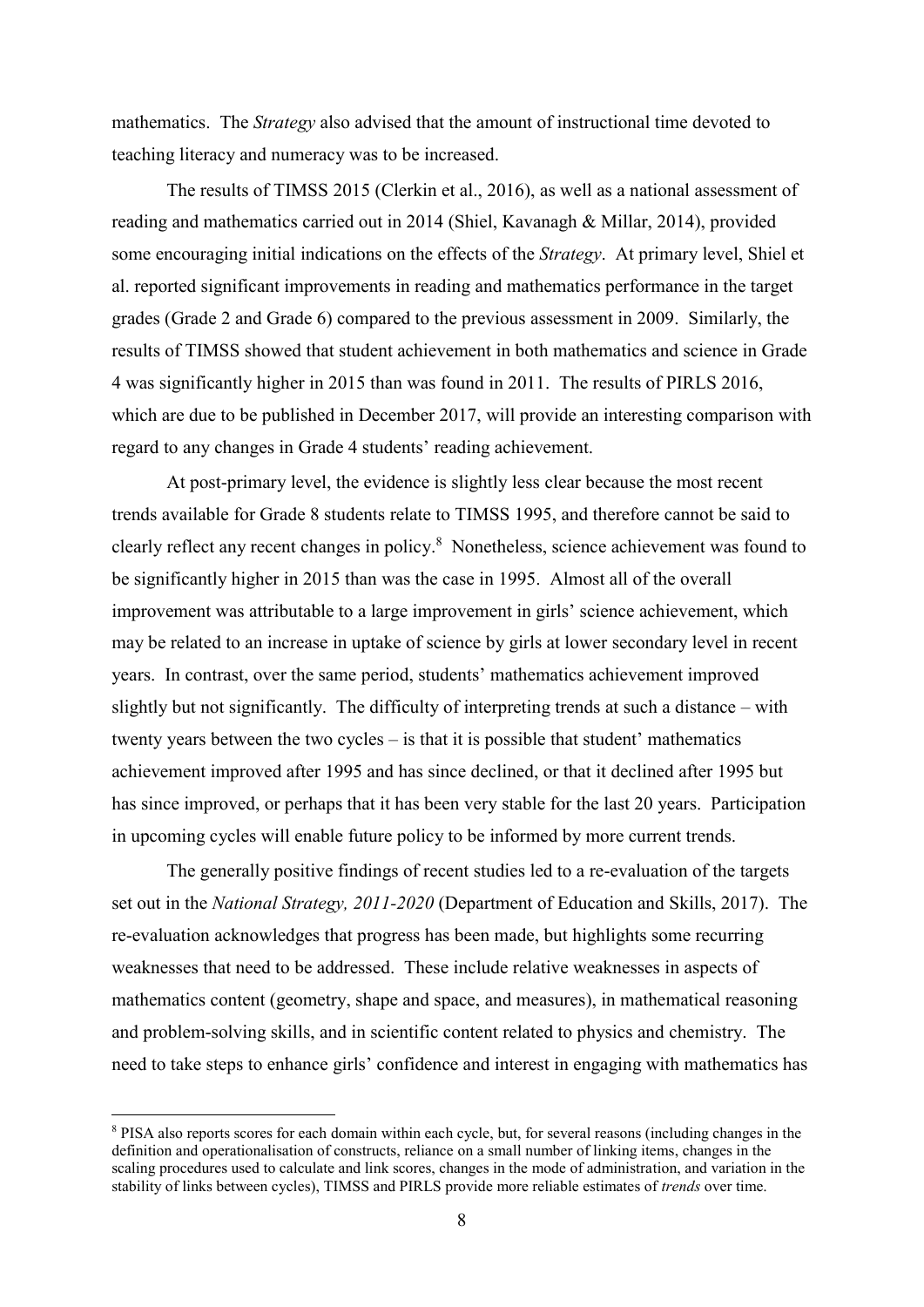also been noted. Concerns over mathematics education in Ireland have been increasingly raised by commentators since the early 2000s, driven in part by economic and political perceptions of deficiencies in students' higher-level thinking and by relatively moderate results in the early rounds of PISA (see Conway and Sloane, 2006). These concerns contributed to the introduction of a revised mathematics curriculum at post-primary level, known as Project Maths, which was initially piloted in 2008 and implemented nationally on a rolling basis from 2010-2015. The aims of Project Maths include fostering positive attitudes towards mathematics and developing the ability to solve problems and to use mathematical concepts in applied contexts (Department of Education and Skills, 2011a), in part aimed at addressing the weaknesses noted above. As the rollout of the new curriculum has now been completed, future cycles of TIMSS and PISA will be viewed with interest as policy-makers begin to look for evidence of improvements in students' mathematical achievement.

In addition, trend data from the national assessments, TIMSS, and PISA have shown that the performance of lower-achieving students in Ireland has improved in recent years and that relatively high percentages of students in Ireland, compared to other countries, meet basic and intermediate international benchmarks of performance. This may be related to the introduction in 2005, by the Department of Education, of a large-scale national programme known as DEIS (*Delivering Equality of Opportunity In Schools*) providing targeted supports to schools serving large concentrations of socioeconomically-disadvantaged students.<sup>9</sup> Schools that were part of the DEIS scheme received favourable student:teacher ratios, access to home-school community liaison services and free meal schemes, funding for school books, professional development opportunities and access to support services, and access to specialised literacy and numeracy programmes. Evaluations of the outcomes of the DEIS scheme, which are ongoing, suggest that it has been effective in raising the achievement of the lowest-performing students which, as noted above, aligns with the findings of recent ILSAs.

However, the performance of the highest-achieving students in Ireland has not increased to the same degree and there are relatively few Irish students who meet the highest international benchmarks. In other words, students in Ireland appear to achieve at a relatively high standard at the lower and intermediate ends of the distribution of performance, and their performance has improved in recent years, but this is somewhat blunted at the upper end of

<u>.</u>

<sup>9</sup> DEIS superseded older programmes that were also aimed at existing educational disadvantage, representing a renewed effort grounded in research evidence on the characteristics of effective interventions.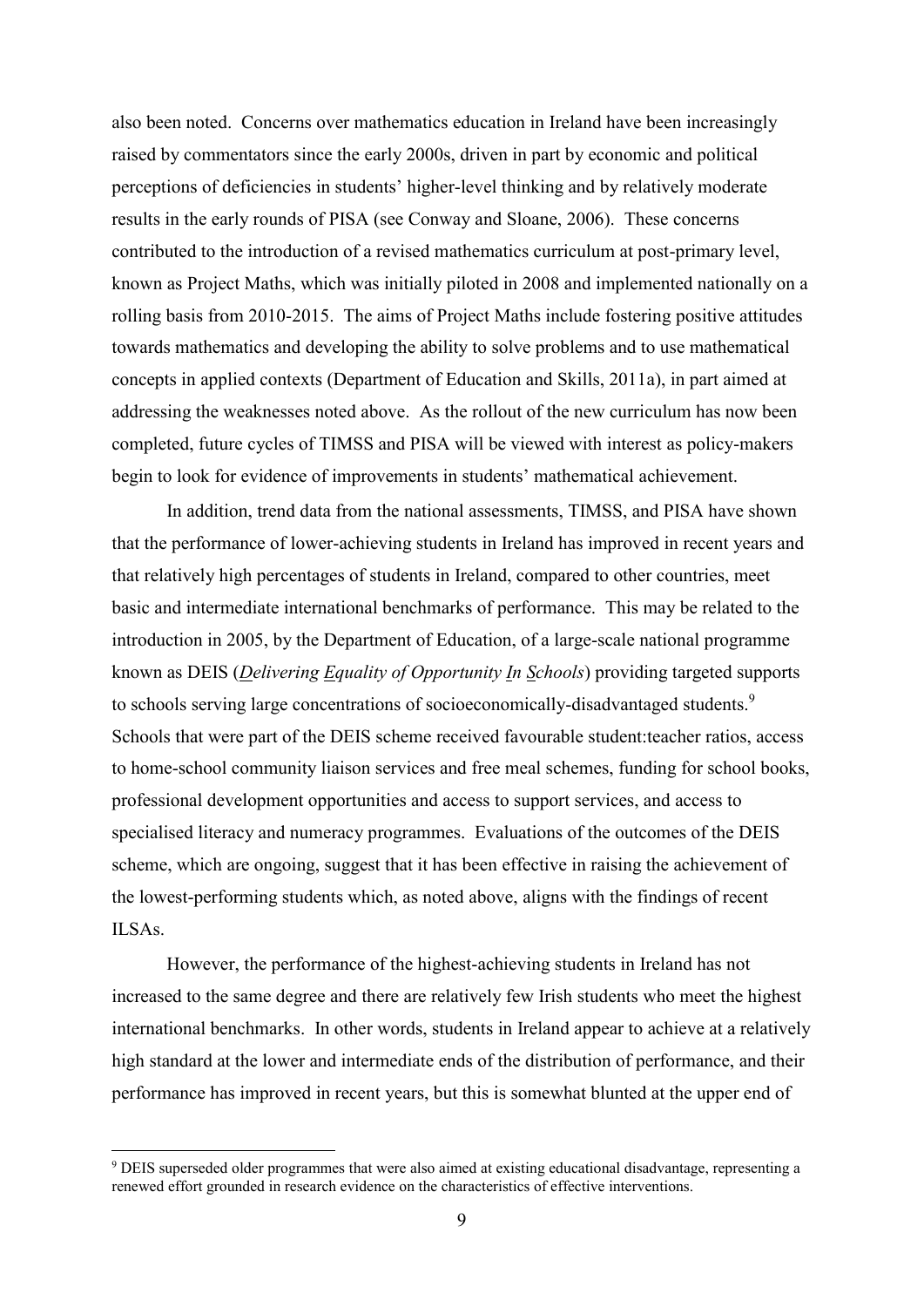the distribution. The updated *National Strategy* (Department of Education and Skills, 2017) therefore includes a commitment to raise the achievement of the highest-performing students and to focus on teaching higher-order thinking skills (such as problem-solving) more generally at all levels of the education system.

Although much of the discussion surrounding ILSAs focuses on results in reading, mathematics, and science, studies such as ICCS can also play a role in progressing public debate. Ireland took part in the IEA's first study of civic and citizenship education in 1971, which found that Irish students at that time reported a relatively simplistic view of society and knew less about politics than students in other countries (Cosgrove & Gilleece, 2012). Subsequently, a dedicated citizenship education subject, known as CSPE (*Civic, Social and Political Education*) was introduced in 1997 as part of the core suite of subjects for all students at lower secondary education (National Council for Curriculum and Assessment,  $2005$ ).<sup>10</sup> A quasi-gap year between lower secondary and upper secondary education, known as Transition Year, is also often used as an opportunity to encourage students to engage in community activities and to educate students by interacting more directly with the world outside school (Clerkin, 2012). This programme was introduced in the 1970s and has become increasingly popular since the early 1990s (Clerkin, 2013a). In 2007, a report issued by a specialised Taskforce on Active Citizenship (2007) recommended strengthening the CSPE programme at lower secondary level, supporting active community-based learning in Transition Year, and introducing a citizenship programme as an examination subject at upper secondary level. The Taskforce also recommended Ireland's participation in the ICCS 2009 study. The results of ICCS showed that Irish students performed comparatively well on a test of civic knowledge, but also raised some concerns about differences in students' knowledge and civic engagement related to sociodemographic factors (Cosgrove et al., 2011). Most recently, a Politics and Society subject was introduced at upper secondary level in September 2016, to be examined for the first time in 2018 (Department of Education and Skills, 2016). Although brief, this review demonstrates how participation in international studies on civics education in 1971 and 2009 has contributed – albeit slowly, and in conjunction with other factors – to informing the development of educational policy and practice in Ireland in an often-neglected domain of learning.

# **Cautions in interpreting and using the findings of international assessments**

<u>.</u>

<sup>&</sup>lt;sup>10</sup> Replacing a previous 'civics' course which was, in practice, often ignored in schools, with its time allocation given to other subjects (Murphy, 2003).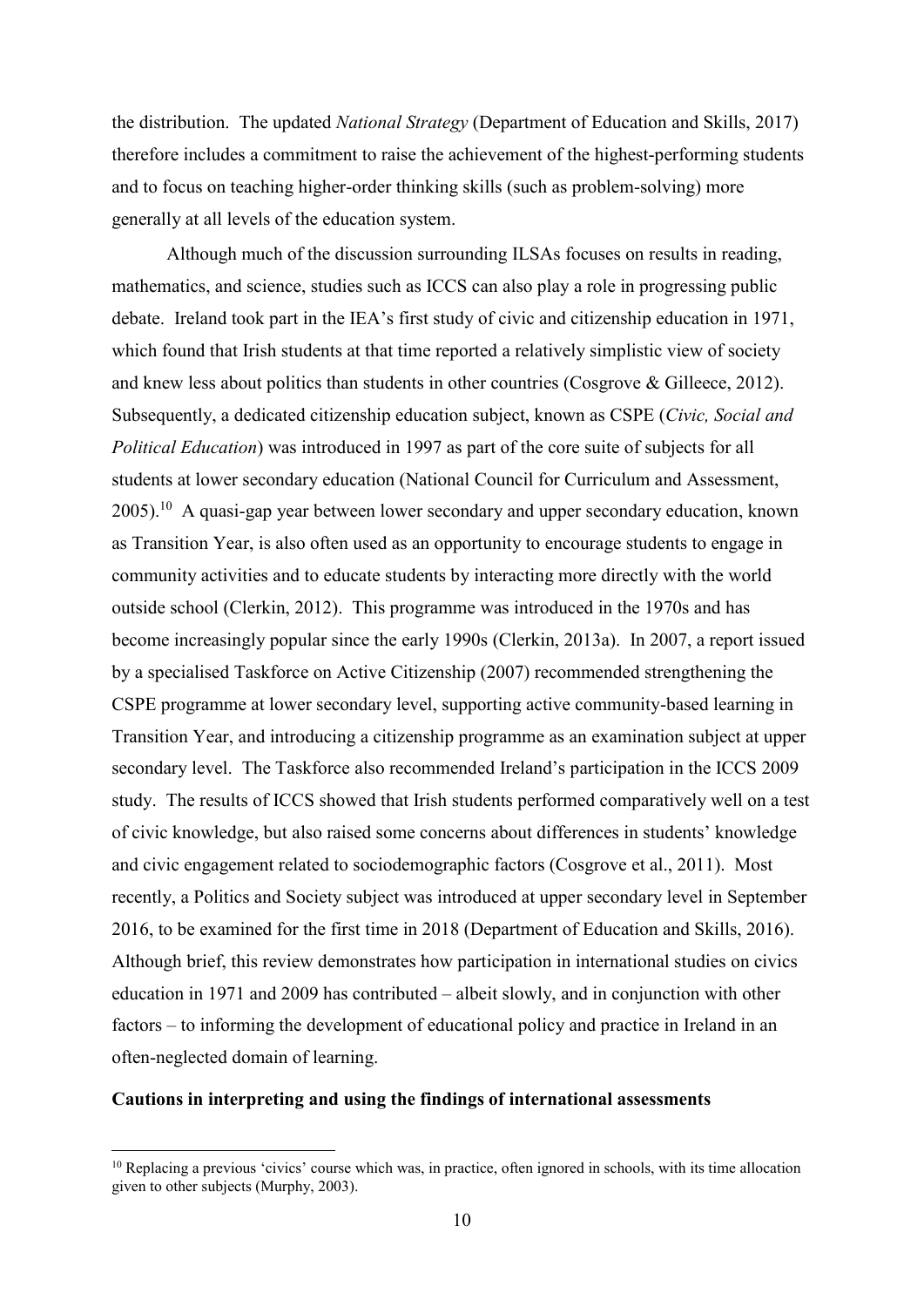There are many published critiques of the limitations of ILSAs – both as a field in general and of particular studies – as well as many helpful pedagogical articles that are aimed at promoting responsible, informed, and constructive use of ILSA data. Policy-makers wishing to use the results of international assessments to inform policy in their country should, at a minimum, be aware that there are several factors that can play a role in cross-national comparisons of performance on ILSAs beyond students' core knowledge of the domain ostensibly being tested. Among the issues identified are differences at country level (the extent to which students are excluded, the representativeness of the defined target population, varying response rates), student level (differences in test motivation and engagement, and in response style and willingness to guess answers), and differences arising from the translation and adaptation process (varying conceptual fidelity, and increases in reading difficulty and/or test length arising from the translation).

These factors mean that comparisons between countries – especially countries from a different cultural or linguistic background – are not straightforward and should be attempted cautiously. For example, Eivers (2010) describes how an improvement in Korean students' reading literacy between 2003 and 2006, which was ascribed by the OECD and Korean authorities to a new curriculum, could just as easily be a result of simply administering the test to a more representative sample of students in 2006 (in previous cycles, girls, who outperformed their male counterparts on reading literacy, had been under-represented in the Korean data). Interested readers are invited to consult Baird et al. (2016), Baird, Andrich, Hopfenbeck and Stobart (2017), Eivers (2010), El Masri, Baird and Graesser (2016), Finn (2012), Oldham (2003), Pizmony-Levy et al. (2014), and Rutkowski and Rutkowski (2016), among others, for more extended critiques of the rationale, implementation, and interpretation of ILSAs.

Among the other caveats to be noted are that studies like TIMSS and PISA are crosssectional in nature and therefore should not be used by themselves to infer direct causal relationships between any particular characteristics or policy and a student outcome. Results reflect students' accumulated experience of the education system and broader society across their entire lives rather than simply their experiences in (e.g.) Grade 4 or Grade 8. Further, comparisons across different studies must take account of differences in the conceptualisation and operationalisation of the intended outcome and differences in administration (e.g., gradebased vs age-based sampling, paper-based vs computer-based administration, curriculumlinked vs curriculum-free assessment frameworks), and, importantly, the often-overlooked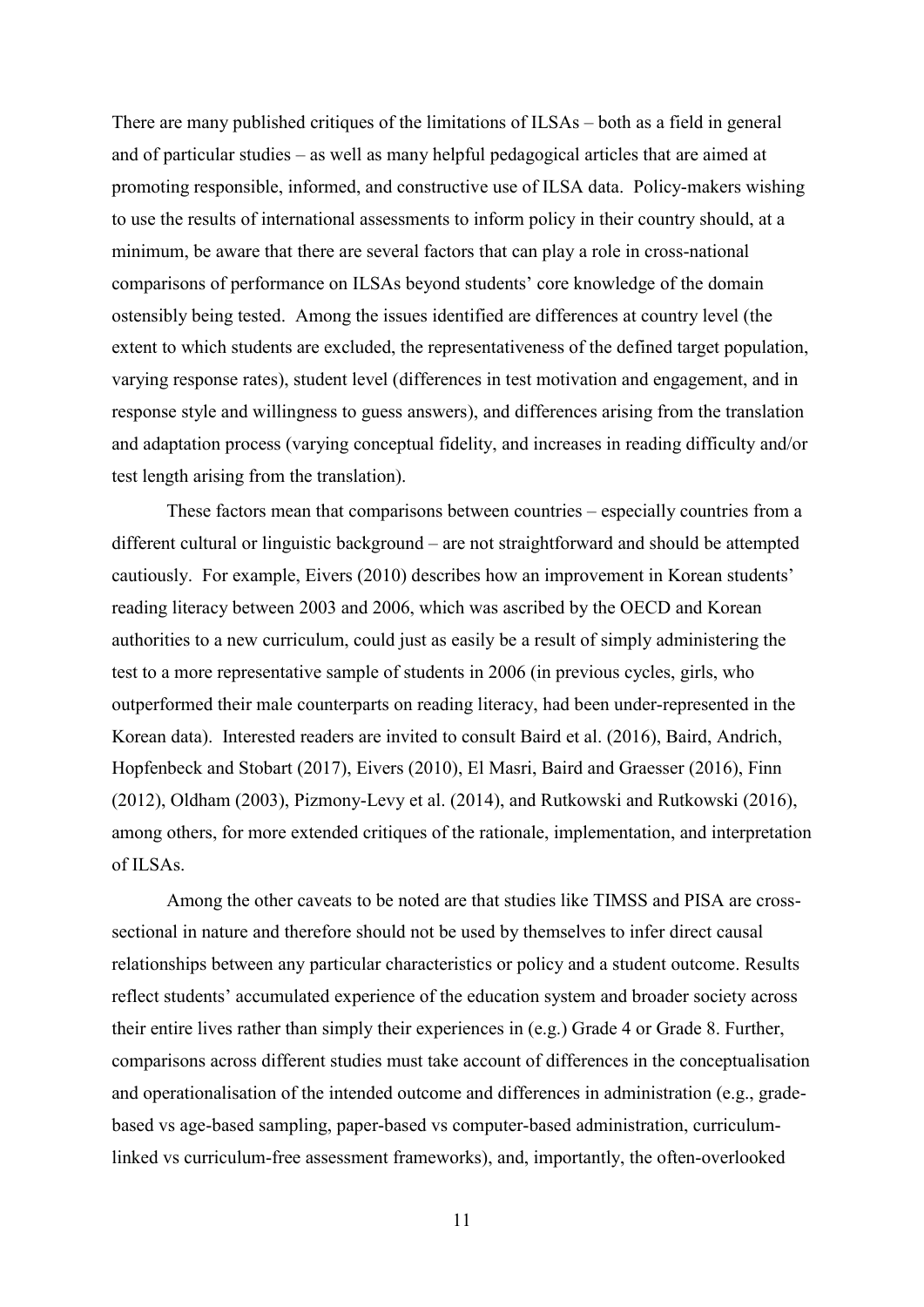fact that the achievement scores reported by ILSAs are *estimates* with an inherent level of uncertainty.<sup>11</sup> The uncertainty in estimated scale scores is a function of the methodology used,<sup>12</sup> but becomes a problem when it is ignored (as it often is) by commentators and policymakers.

In using the information gathered through participation in ILSAs, policy-makers must be careful to do so appropriately, to ensure that the findings are interpreted correctly and used appropriately. This has often not been the case in public debate, where the measured constructs under discussion are regarded in simplistic and absolute terms rather than as imperfect estimates of complex cognitive processes. Rutkowski and Rutkowski (2016) endorse the value of international assessments but urge caution in the use of their results, believing that "restraint commensurate with the level of influence should be exercised by all parties when interpreting results and making policy recommendations" (p. 256). They call for the OECD to adhere to higher standards in acknowledging and documenting the limitations of PISA than has been apparent in previous cycles, and also advise researchers to use the data responsibly (on the latter point, see also Jerrim, Lopez-Agudo, Marcenaro-Gutierrez & Shure, 2017). Similarly, Addey et al. (2017, p. 6) note how "policies developed in relation to ILSA data are not necessarily informed by careful analyses of the data, but instead draw on average scores and rankings to construct political narratives that legitimise reform or the status quo."

The media coverage following the publication of PIRLS and TIMSS 2011 results in Ireland provides an illustration of how ILSAs can be used to construct political narratives. Newspaper headlines claimed that a "world-class system [was still] some way off<sup>"13</sup> and that Irish schools were "failing to prepare kids for the jobs of the future".<sup>14</sup> The latter story also included a quote from an employers' advocacy group stating that "our performance could, at best, be described as average" – despite the fact that Irish pupils' performance in all three measured domains was statistically significantly above average. Narratives such as these can

<sup>&</sup>lt;sup>11</sup> For example, this means that students in three hypothetical countries might have average scores of 482, 481, and 480, which – if taken at face value – appear to define a clear ranking of 'higher' and 'lower' performance. However, when the appropriate level of uncertainty accompanying these estimates (described by a statistic called the *standard error*) is taken into account, we might see that the *true score* for each country falls within the range 477-485. The three countries are therefore, in fact, statistically indistinguishable from each other.

<sup>&</sup>lt;sup>12</sup> The methods used by ILSAs generally involve sampling a representative subgroup of students from the overall population (rather than giving the test to everyone) and administering only a part of the whole test, usually lasting 1-2 hours, to each student (rather than the entire pool of items, which might take days to complete). These methods contribute to *sampling error* and *measurement error*, which are accounted for by the standard error statistic.

<sup>13</sup> [www.irishtimes.com/news/hope-of-world-class-system-some-way-off-1.2389](https://www.irishtimes.com/news/hope-of-world-class-system-some-way-off-1.2389)

<sup>&</sup>lt;sup>14</sup> [www.independent.ie/life/family/learning/were-failing-to-prepare-pupils-for-jobs-of-the-future-28946482.html](http://www.independent.ie/life/family/learning/were-failing-to-prepare-pupils-for-jobs-of-the-future-28946482.html)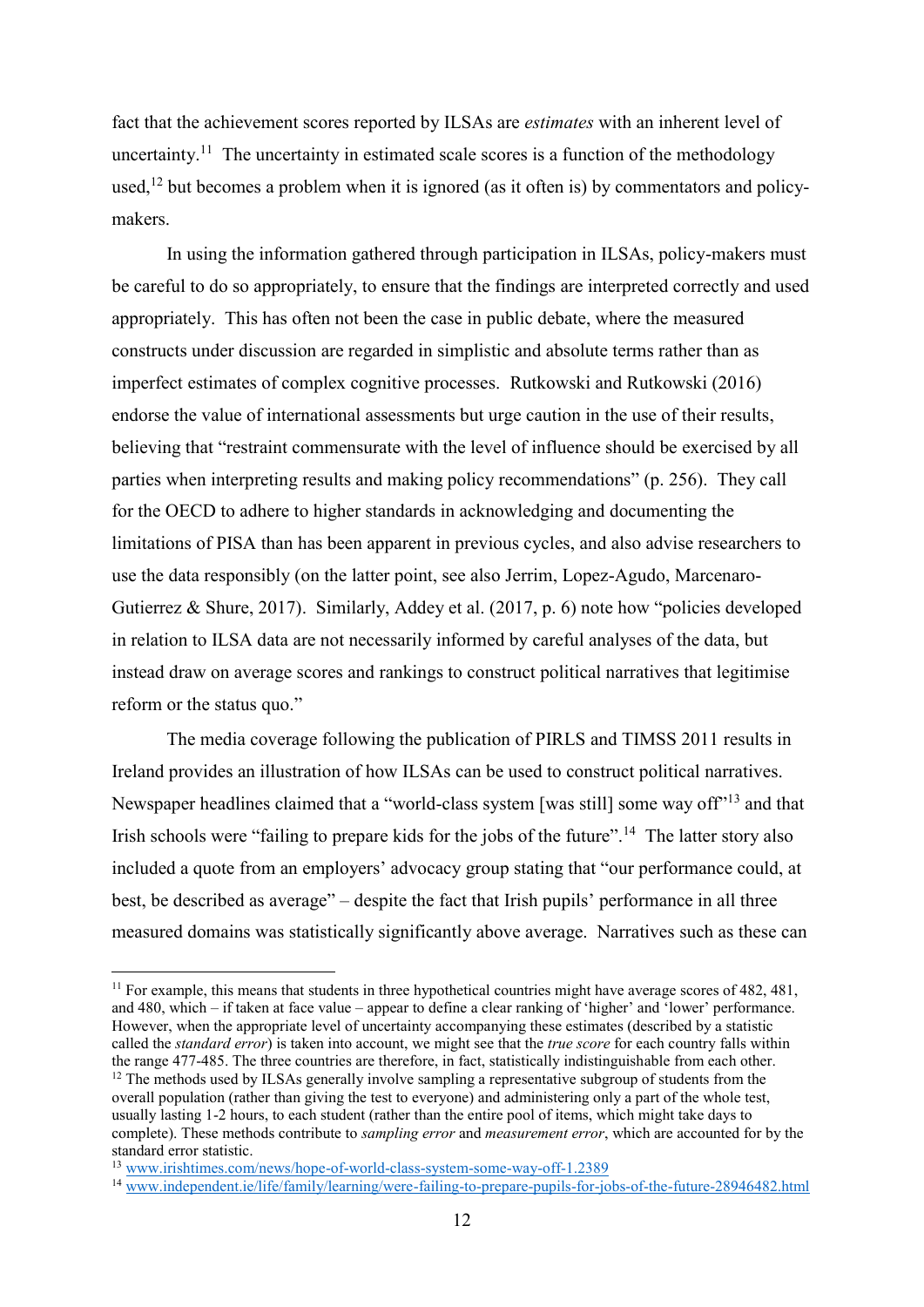be used to justify or provide impetus to reform agendas and policy decisions (such as increasing the amount of time spent teaching literacy and numeracy) that pre-date the findings of a particular study.<sup>15</sup> Importantly, the *distribution* of achievement across the student population often goes unremarked in such discussions, being overshadowed by the population *average* (or worse, by the country's 'ranking'). This is one example of the way in which the presentation of ILSA results as a league table of country averages "often conceals" more than it reveals" (Oldham, 2003, p. 2) by facilitating explicitly political (rather than educational) uses of the data. The use of contextual information alongside achievement scores provides a route to attaining more nuanced and focused uses of ILSA data.

A second key point that should be recognised is that any given ILSA does not measure the success of an education system as a whole. ILSAs measure narrowly-defined skills or areas of study (e.g., reading, mathematics, science) using short standardised tests. Most education systems set out to develop many other areas of learning and development – for example, creativity, wellbeing, moral or character education, collaborative and selfregulatory skills, languages, art, music – that never feature in ILSAs. Acknowledging this allows the results of ILSAs to be used to inform policies, while remaining cognisant of other educational priorities. However, this is a point that is often forgotten in public commentary, where the results of ILSAs are often taken to be the defining marker of an education system. In so doing, there is a risk that consideration of other outcomes may be pushed aside in favour of those that can be more easily measured by existing assessments. Similarly, the role of factors outside the formal education system, such as the home environment and students' participation in extra tuition outside school (as is common in some countries), is often overlooked.

One relatively clear example of the effects of prioritising certain outcomes over others can be found in Ireland. As noted above, the *National Strategy, 2011-2020* (Department of Education and Skills, 2011b) increased the amount of instructional time devoted to teaching literacy and numeracy in the classroom. This is reflected in teachers' reports in TIMSS, where the amount of time spent teaching mathematics in primary classrooms was substantially higher in 2015 than in 2011 (Clerkin, Perkins & Chubb, in press). However, this was accompanied by a halving in the amount of time spent on science teaching, from 63 hours per year to 32 hours, meaning that Grade 4 students in Ireland now spend less time on science than their peers in any other TIMSS country (from an already low base). Although

<sup>&</sup>lt;sup>15</sup> [www.irishtimes.com/opinion/teaching-time-at-primary-level-1.2971](https://www.irishtimes.com/opinion/teaching-time-at-primary-level-1.2971)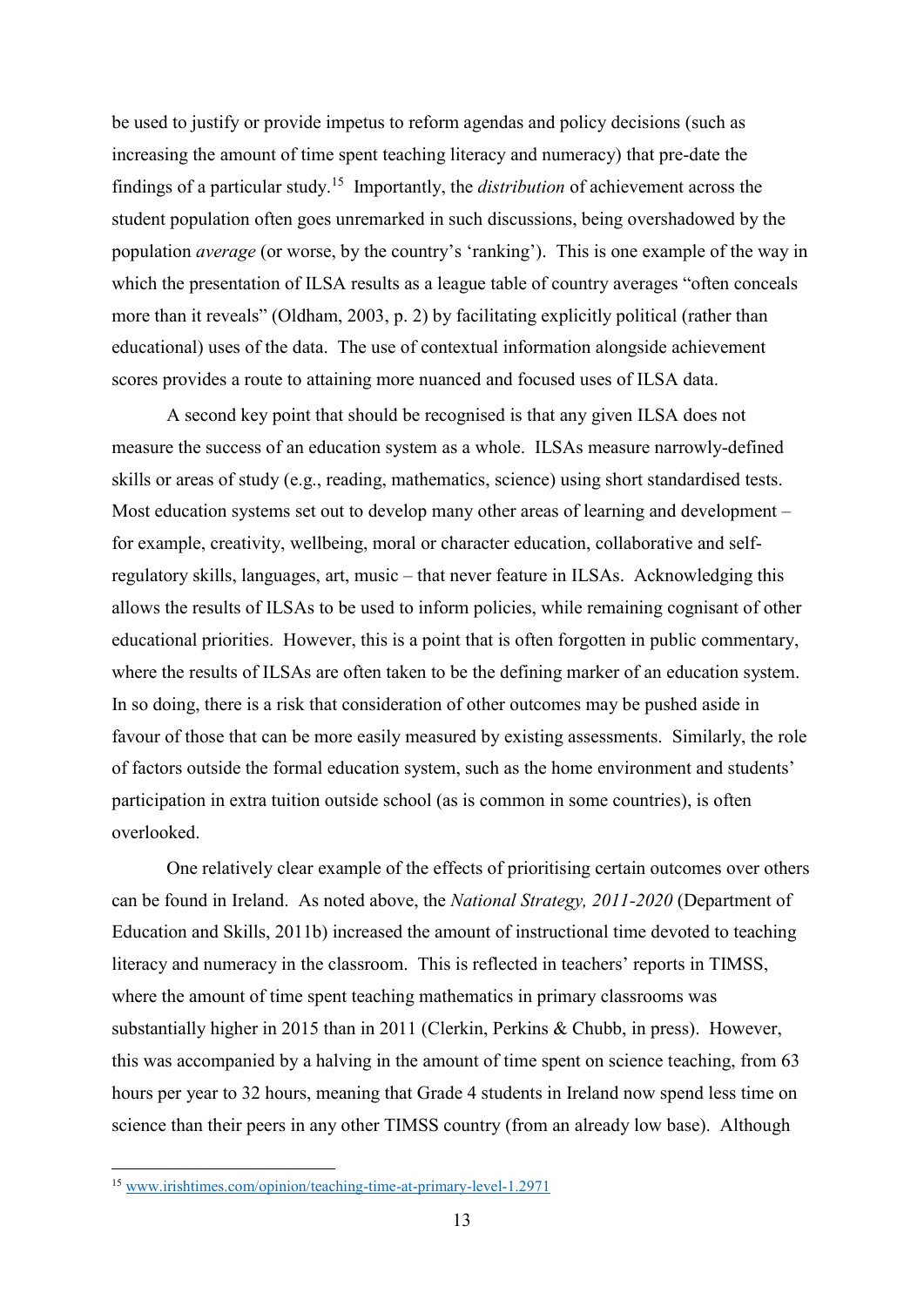data on other subjects are not available from these studies, it seems reasonable that other areas of learning might also have seen decreases in their time allocation in order to make way for literacy and numeracy teaching. The *Strategy* (Department of Education and Skills, 2011b) suggests that such an outcome might be tolerated in order to prioritise the "core skills of literacy and numeracy" (p. 14) over other "desirable but ultimately less important activities" (p. 15), in light of the resources available to schools.

This example illustrates some of the potentially negative implications of basing policy on ILSA results (i.e., reduced attention to primary level science arising, in part, from apparently poor reading and mathematics results at post-primary level) while simultaneously illustrating the benefits of gaining the broader contextual information that ILSAs provide. In other words, we know that the time spent teaching science has decreased to this degree only *because* questions about science instructional time were asked through repeated participation in TIMSS. It is conceivable that having these data could lead to a re-balancing in the amount of time spent on science in primary classrooms in future. In contrast, no similar data are available on the amount of instructional time devoted to artistic pursuits or to learning about history, making it less clear how subjects such as these tend to be affected by education policies framed by ILSAs.

## **Conclusion**

There are many important aspects of a child's education that are not captured by ILSAs. It is important not to assume that the most (or only) important things are those which have been measured to some degree of precision, and I would not advocate for policy reforms driven solely by a political desire to improve a country's performance on large-scale international assessments. Nonetheless, ILSAs do provide high-quality data and useful information that can provide deep insights into specific aspects of an education system, if they are used appropriately. The data arising from these studies can include issues as diverse as students' lack of sleep and inadequate nutrition affecting their ability to learn in class (Clerkin & Creaven, 2013), the nature of interactions and communication between the school and students' parents or guardians (Eivers & Creaven, 2013), teachers' confidence in teaching certain topics, their professional development, and teaching practices (Clerkin, 2013b), or detailed analyses of particular items on which students have performed unusually well or poorly in light of the local curriculum and context (Close, 2013).

Perhaps the most important point to take away is that education policy should take a broad view and be based on an accumulation of evidence, rather than blindly following the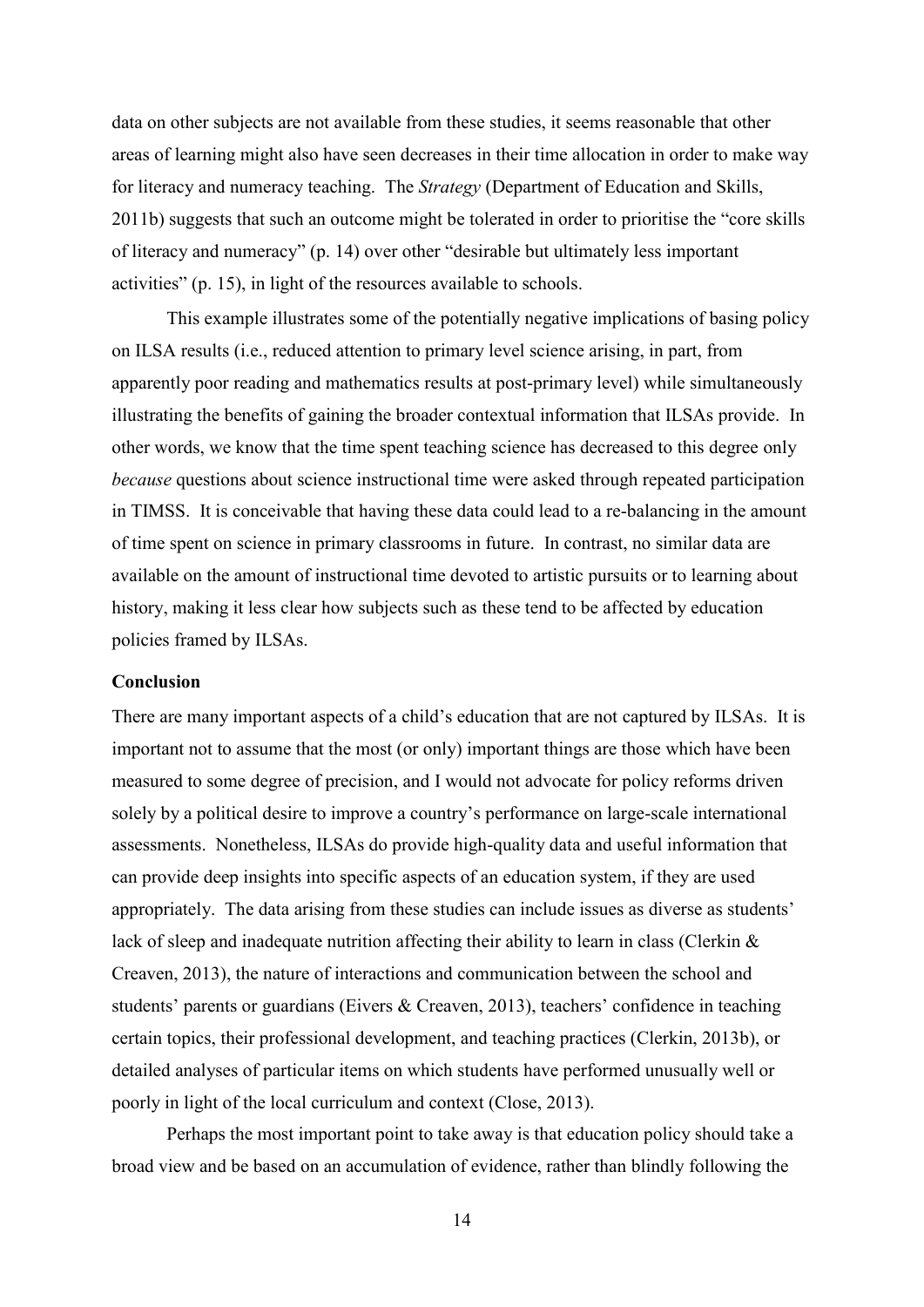narrowly-defined results of individual studies as they arise. Irish participation in TIMSS and PIRLS has provided a body of information on various aspects of the Irish system as it compares to other countries in Europe and further afield; these studies also provide a perspective on educational outcomes that is separate to those acquired through participation in PISA, and the comparisons that it provides. All three of these international studies, alongside long-standing national programmes of research, are referenced in the Irish education ministry's strategy for improving literacy and numeracy outcomes in the coming years (Department of Education and Skills, 2011b, 2017). The findings of previous Irish participation in ICCS and TALIS also continue to be valuable reference points for researchers, unions, and advocacy groups. Ireland's continued participation in these studies should help to produce an expanded evidence base and allow for more refined analysis and policy formation in future.

### **References**

- Addey, C., Sellar, S., Steiner-Khamsi, G., Lingard, L., & Verger, A. (2017). The rise of international large-scale assessments and rationales for participation. *Compare*, 47, 434-452.
- Baird, J., Johnson, S., Hopfenbeck, T., Isaacs, T., Sprague, T., Stobart, G., & Yu, G. (2016). On the supranational spell of PISA in policy. *Educational Research*, 58, 121-138.
- Baird, J., Andrich, D., Hopfenbeck, T., Stobart, G. (2017). Assessment and learning: Fields apart? *Assessment in Education: Principles, Policy & Practice*, 24, 317-350.
- Clerkin, A. (2012). Personal development in secondary education: The Irish Transition Year. *Education Policy Analysis Archives*, 20 (38). Retrieved from <http://epaa.asu.edu/ojs/article/view/1061/1022>
- Clerkin, A. (2013a). Growth of the 'Transition Year' programme, nationally and in schools serving disadvantaged students, 1992-2011. *Irish Educational Studies*, 32, 197-215.
- Clerkin, A. (2013b). Teachers and teaching practices. In E. Eivers & A. Clerkin, (Eds), *National schools, international contexts: Beyond the PIRLS and TIMSS test results*, 77-104. Dublin: Educational Research Centre
- Clerkin, A., & Creaven, A-M. (2013). Pupil engagement. In Eivers & A. Clerkin, (Eds), *National schools, international contexts: Beyond the PIRLS and TIMSS test results*, 33-35. Dublin: Educational Research Centre
- Clerkin, A., Perkins, R., & Chubb, E. (in press). *Inside the primary classroom: What happens in Fourth Class?* Dublin: Educational Research Centre.
- Clerkin, A., Perkins, R., & Cunningham, R. (2016). *TIMSS 2015 in Ireland: Mathematics and science in primary and post-primary schools.* Dublin: Educational Research Centre.
- Close, S. (2013). Mathematics items: Context and curriculum. In E. Eivers, & A. Clerkin, (Eds), *National schools, international contexts: Beyond the PIRLS and TIMSS test results*, 152-175. Dublin: Educational Research Centre.
- Conway, P. & Sloane, F. (2006). *International trends in post-primary mathematics education: Perspectives on learning, teaching and assessment*. Dublin: NCCA.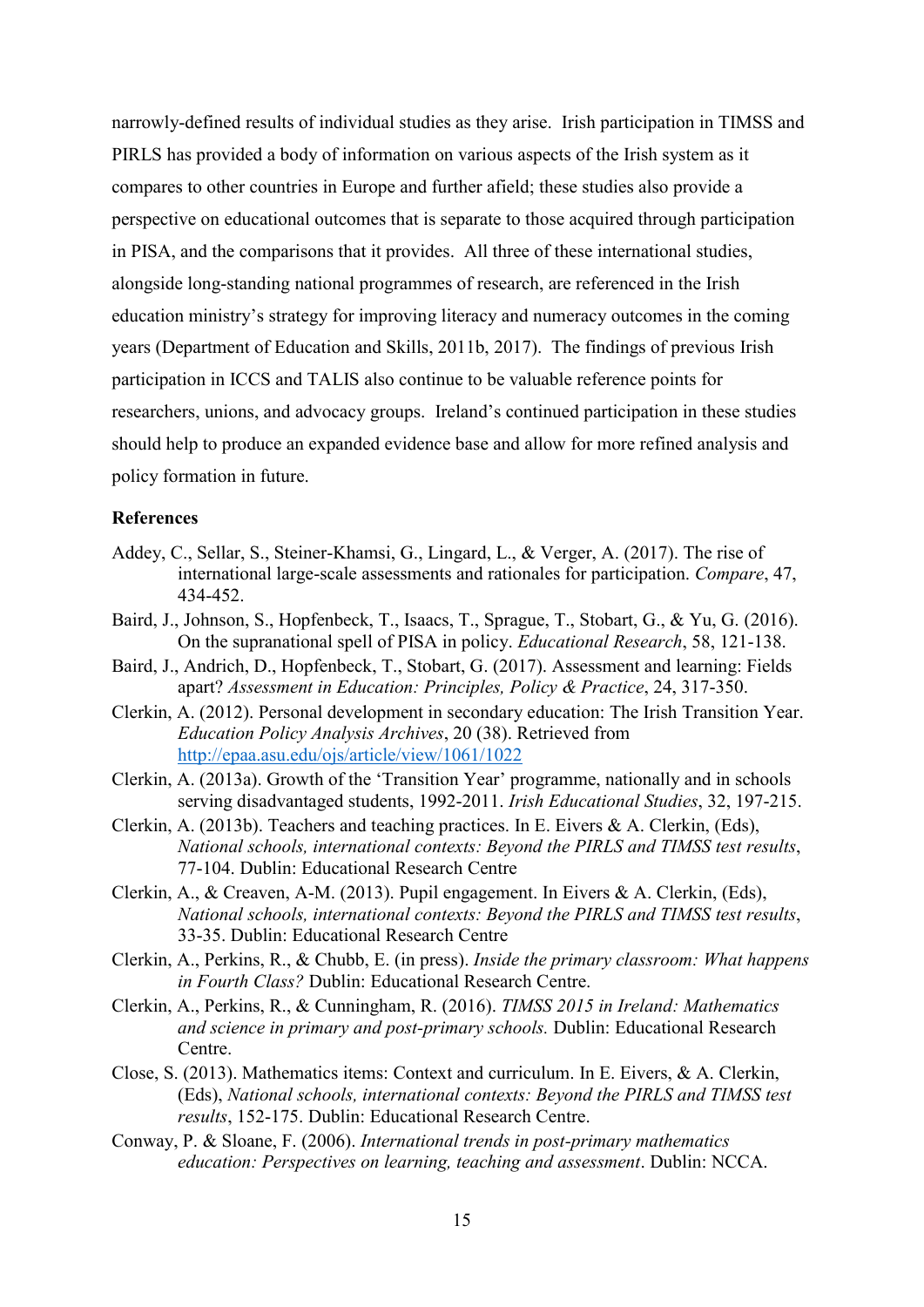- Cosgrove, J. (2011). *Does student engagement explain performance on PISA? Comparisons of response patterns on the PISA tests across time.* Dublin: Educational Research Centre.
- Cosgrove, J., & Gilleece, L. (2012). An international perspective on civic participation in Irish post-primary schools: Results from ICCS. *Irish Educational Studies*, 31, 377- 395.
- Cosgrove, J., Gilleece, L. & Shiel, G. (2011). *International Civic and Citizenship Study (ICCS): Report for Ireland.* Dublin: Educational Research Centre.
- Cosgrove, J., & Cartwright, F. (2014). Changes on achievement in PISA: The case of Ireland and implications for international assessment practice. *Large Scale Assessments in Education*, 2(2). Retrieved from <http://www.largescaleassessmentsineducation.com/content/2/1/2>
- Department of Education and Skills. (2010). *Better literacy and numeracy for children and young people: A draft national plan to improve literacy ad numeracy in schools.*  Dublin: Author.
- Department of Education and Skills. (2011a). *Junior Certificate: Mathematics syllabus: Foundation, Ordinary & Higher level*. Dublin: Stationery Office.
- Department of Education and Skills. (2011b). *Literacy and numeracy for learning and life: The National Strategy to improve literacy and numeracy among children and young people 2011-2020*. Dublin: Author.
- Department of Education and Skills. (2016). *Politics and Society. Curriculum specification. Leaving Certificate, Ordinary and Higher level.* Dublin: Author.
- Department of Education and Skills (2017). *National Strategy: Literacy and numeracy for learning and life, 2011-2020. Interim Review: 2011-2016. New Targets: 2017-2020.* Dublin: Author.
- Eivers, E. (2010). PISA: Issues in implementation and interpretation. *Irish Journal of Education*, 38, 94-118.
- Eivers, E. & Clerkin, A. (2012). *PIRLS & TIMSS 2011: Reading, mathematics and science outcomes for Ireland.* Dublin: Educational Research Centre. Retrieved from [http://www.erc.ie/documents/pt\\_2011\\_main\\_report.pdf.](http://www.erc.ie/documents/pt_2011_main_report.pdf)
- Eivers, E. & Clerkin, A. (Eds.) (2013). *National Schools, international contexts: Beyond the PIRLS and TIMSS test results.* Dublin: Educational Research Centre. Retrieved from [http://www.erc.ie/documents/pt2011\\_context\\_report.pdf.](http://www.erc.ie/documents/pt2011_context_report.pdf)
- Eivers, E., & Creaven, A-M. (2013). Home-school interaction. In E. Eivers, & A. Clerkin, (Eds), *National schools, international contexts: Beyond the PIRLS and TIMSS test results*, 105-128. Dublin: Educational Research Centre.
- El Masri, Y., Baird, J., & Graesser, A. (2016). Language effects in international testing: the case of PISA 2006 science items. *Assessment in Education: Principles, Policy & Practice*, 23, 427-455.
- Finn, C. (2012). *Understanding PISA and What It Tells Us About Educational Standards in Ireland.* Dublin: National Economic and Social Council.
- Gilleece, L., Shiel, G., Perkins, R., & Proctor, M. (2009). *Teaching and Learning International Survey (2008): National report for Ireland*. Dublin: Educational Research Centre.
- Hislop, H. (2011). *Teacher Education and Ireland's National Strategy to Improve Literacy and Numeracy*. Speech to the SCOTENS annual conference, Cavan, Ireland, 29 September 2011. Retrieved from [http://scotens.org/docs/2011-Hislop-speech.pdf.](http://scotens.org/docs/2011-Hislop-speech.pdf)